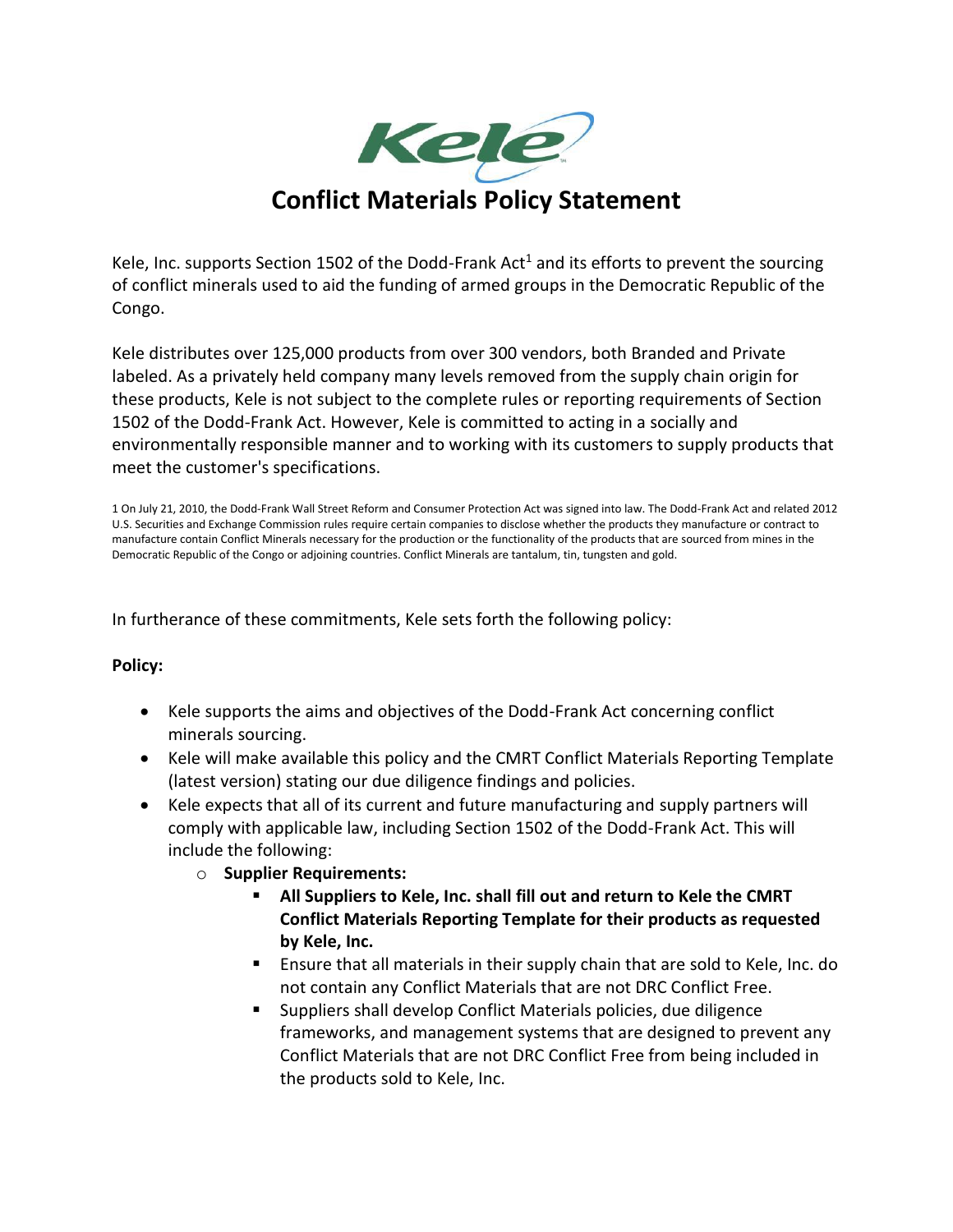- Cease and desist purchasing from conflict minerals sources; and otherwise refrain from using conflict minerals in the products supplied to Kele.
- **■** Implement and communicate to their personnel and suppliers policies that are consistent with this Policy, and require their direct and indirect suppliers to do the same.
- Put in place procedures for the traceability of Conflict Minerals, working with their direct and indirect suppliers as applicable.
- Use reasonable efforts to source Conflict Minerals from smelters and refiners validated as being DRC Conflict Free, and require their direct and indirect suppliers to do the same.
- Provide communication in written for to Kele, Inc. of any determination that the supplier either has concluded or has a reasonable basis to believe that products it currently sells or has sold to Kele, Inc. are not DRC Conflict Free.
- Maintain reviewable business records supporting the source of Conflict Minerals; and At Kele, Inc.'s request, provide Kele, Inc. with information concerning the origin of Conflict Minerals included in products sold to Kele, Inc. As such, Kele, Inc. shall be entitled to use or disclose this information so as to satisfy any legal or regulatory requirements, customer requests, or any marketing communications, notwithstanding the terms of any confidentiality agreements that do not specifically reference this paragraph.
- Suppliers also are encouraged to support industry efforts to enhance traceability and responsible practices in Conflict Minerals supply chains.

## o **Consequences for Supplier Non-compliance:**

- Kele, Inc. evaluates its relationships with its suppliers on an ongoing basis.
- Kele, Inc. reserves the right to evaluate the extent to which a supplier has failed to reasonably comply with this Policy.
- Kele, Inc. reserves the right to request additional documentation from its suppliers regarding the origin of any Conflict Minerals included in any products sold to Kele, Inc.
- Suppliers who do not reasonably comply with this Policy shall be reviewed by Kele, Inc.'s supply chain organization for future business.
- In the event Kele, Inc. determines that a supplier's efforts to comply with this Policy have been deficient and the supplier fails to cooperate in developing and implementing reasonable remedial steps, Kele, Inc. reserves the right to take appropriate actions up to and including discontinuing purchases from the supplier.
- Additionally, nothing in this Policy is intended to in any way grant any additional rights or expectations to a Kele, Inc. supplier or in any way modify or otherwise limit in any way any of Kele, Inc.'s contractual or legal rights.